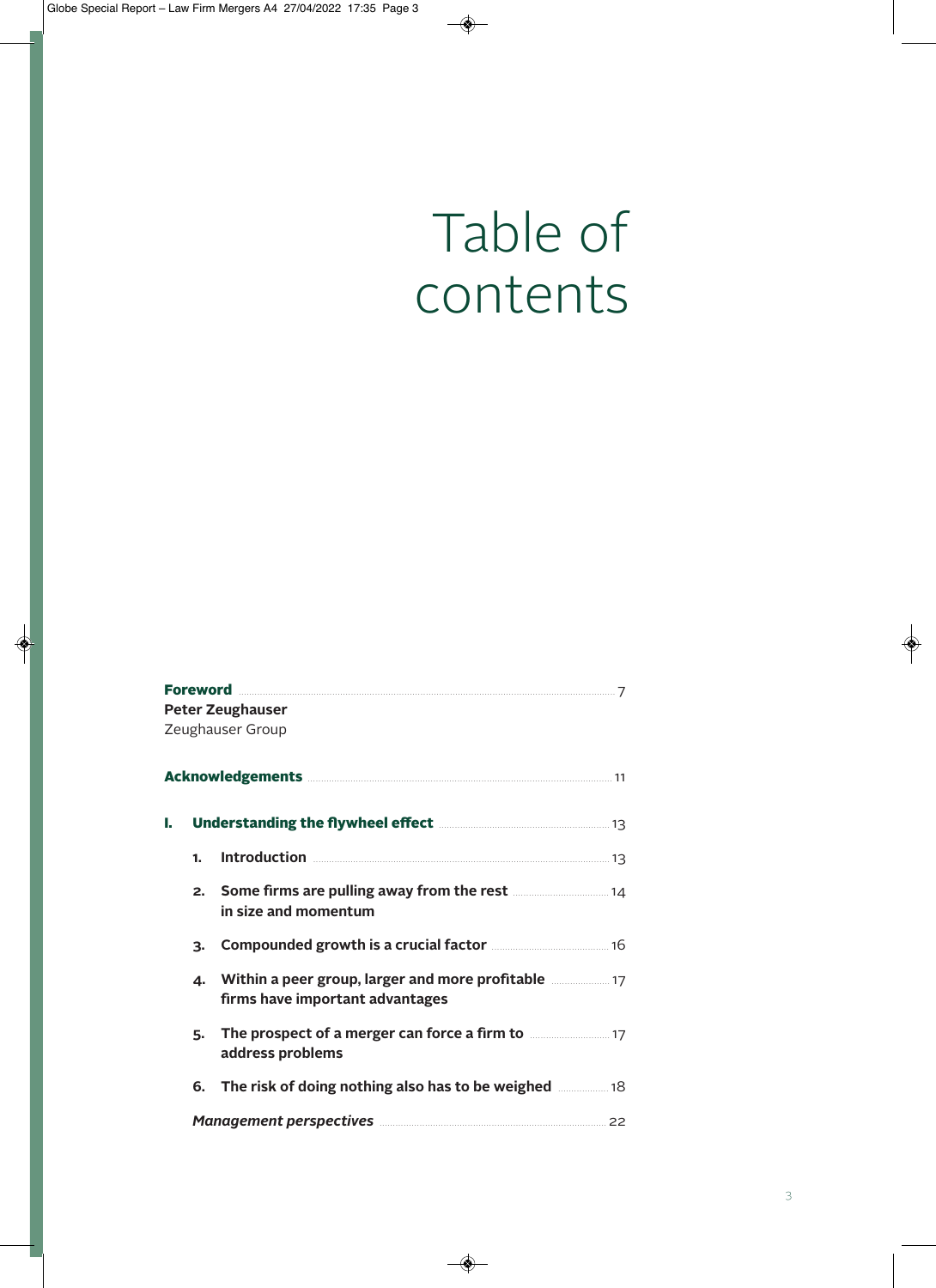| II. |                                                                         | Designing a strategy around strengths <b>manufatility</b> 29                                                                                                                                                                         |  |
|-----|-------------------------------------------------------------------------|--------------------------------------------------------------------------------------------------------------------------------------------------------------------------------------------------------------------------------------|--|
|     | 1.                                                                      | Formulate a strategy that extends existing strengths  29                                                                                                                                                                             |  |
|     | 2.                                                                      | Take a hard look at your firm <b>manufacture and the set of the set of the set of the set of the set of the set of the set of the set of the set of the set of the set of the set of the set of the set of the set of the set of</b> |  |
|     | 3.                                                                      | Identify opportunities to exploit <b>Manual</b> 21 and 21                                                                                                                                                                            |  |
|     | 4.                                                                      | and aspirations                                                                                                                                                                                                                      |  |
|     | 5.                                                                      | View the issue through strategy <b>manually and the issue through strategy</b>                                                                                                                                                       |  |
|     | 6.                                                                      | It pays to be patient <b>Manual According to the pays</b> 36                                                                                                                                                                         |  |
|     |                                                                         | Management perspectives <b>Management</b> perspectives <b>Management</b> perspectives <b>Management</b> 37                                                                                                                           |  |
|     | III. The special perspective of the smaller firm <b>manually 120</b> 41 |                                                                                                                                                                                                                                      |  |
|     | 1.                                                                      | Staying small has drawbacks, however <b>manufation</b> and 41                                                                                                                                                                        |  |
|     | 2.                                                                      | The cost of doing nothing is not nothing <b>manufactures</b> 43                                                                                                                                                                      |  |
|     | 3.                                                                      | There are tangible advantages to scale <b>manufator</b> 43                                                                                                                                                                           |  |
|     | 4.                                                                      | How to begin evaluating the option <b>Manual</b> 25 and 45                                                                                                                                                                           |  |
|     | 5.                                                                      | What to do if you want to go forward <b>Martin 2008</b> 46                                                                                                                                                                           |  |
|     |                                                                         | IV. Missing the window, or not <b>Manual</b> Manuscription 47                                                                                                                                                                        |  |
|     | 1.                                                                      | Perform an honest self-evaluation <b>manually and the Automaker Address</b> 47                                                                                                                                                       |  |
|     | 2.                                                                      | Signs the window could be closing <b>manufature and the window could be closing</b>                                                                                                                                                  |  |
|     | 3.                                                                      | Standing still carries risks <b>Manual According to the Standing Standing Standing Standing Standing Standing Standing Standing Standing Standing Standing Standing Standing Standing Standing Standing Standing Standing Standi</b> |  |
|     | 4.                                                                      | Addressing weaknesses <b>Manual Manual Community</b> 50                                                                                                                                                                              |  |
|     |                                                                         | Management perspectives <b>Management</b> perspectives <b>Management</b> perspectives <b>Management</b> 51                                                                                                                           |  |
| v.  | Taking the driver's seat <b>Manual Commission</b> 53                    |                                                                                                                                                                                                                                      |  |
|     | 1.                                                                      | Being reactive carries risks <b>Manual According to the Street Street Street</b> 54                                                                                                                                                  |  |
|     | 2.                                                                      | Agree on criteria and frame the discussion <b>manual</b> 54<br>around those                                                                                                                                                          |  |
|     | З.                                                                      | Consensus on the criteria lays the groundwork <b></b> 56<br>for a deal later                                                                                                                                                         |  |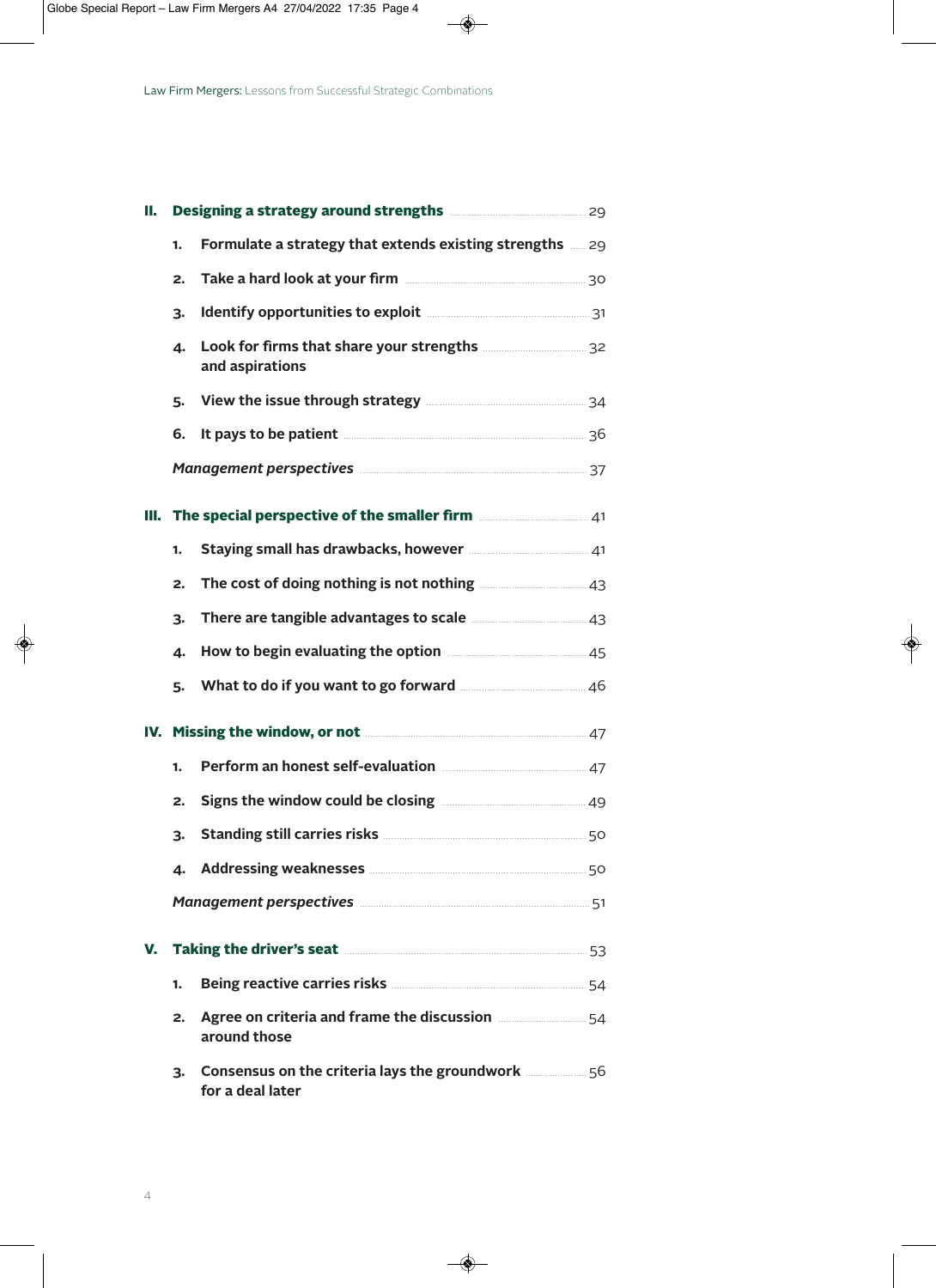|    | VI. Drawing up the list <b>Manual According to the Strawing Strawing Strawing Strawing Strawing Strawing Strawing Strawing Strawing Strawing Strawing Strawing Strawing Strawing Strawing Strawing Strawing Strawing Strawing St</b> |  |
|----|--------------------------------------------------------------------------------------------------------------------------------------------------------------------------------------------------------------------------------------|--|
| 1. | Framing the initial criteria <b>Manual According to the initial criteria</b> Manual According to the 58                                                                                                                              |  |
| 2. | Conducting the first screen <b>Manual Conducting the first screen</b>                                                                                                                                                                |  |
| 3. | Profiling the most appealing candidates in depth <b>manual</b> 61                                                                                                                                                                    |  |
| 4. | Prioritising your targets based on your criteria <b>manually 12</b> 62<br>and feasibility                                                                                                                                            |  |
|    | <b>VII. The approach <u>communities</u></b> 65                                                                                                                                                                                       |  |
| 1. | Do your homework and gauge your audience <b>manually 100</b>                                                                                                                                                                         |  |
| 2. | Dealing with the sceptics <b>Manual Acception</b> 70                                                                                                                                                                                 |  |
| 3. | Keeping quiet and preparing for leaks <b>Manual</b> 23 Meeping quiet and preparing for leaks                                                                                                                                         |  |
|    | Management perspectives <b>Management</b> perspectives <b>Management</b> perspectives <b>Management</b> 74                                                                                                                           |  |
|    | VIII. The second meeting and beyond <b>Manual Accord 25</b> 75                                                                                                                                                                       |  |
| 1. |                                                                                                                                                                                                                                      |  |
| 2. | Start fleshing out the upside <b>Manual Start fleshing out the upside</b>                                                                                                                                                            |  |
| 3. | Develop a process and a timeline <b>manually and a</b> 78                                                                                                                                                                            |  |
| 4. | through them                                                                                                                                                                                                                         |  |
| 5. | Voice concerns and state priorities, not demands <b></b> 81                                                                                                                                                                          |  |
| 6. | Start planning how to communicate with clients <b>manuform</b> 82                                                                                                                                                                    |  |
| 7. | Be flexible about the legal structure <b>Manual</b> 2020-2021                                                                                                                                                                        |  |
| 8. | Think creatively <b>Manual Community</b> 82                                                                                                                                                                                          |  |
| 9. | Avoid flipping a switch that will leave someone <b>manuform</b> 84<br>in the dark                                                                                                                                                    |  |
|    | Management perspectives <b>Management</b> Bershelt and Allen Bershelt and Allen Bershelt and Allen Bershelt and Allen                                                                                                                |  |
|    | IX. Getting partners' approval <b>Manual According to the SCI</b>                                                                                                                                                                    |  |
| 1. | How to structure a vote <b>Manual</b> Structure 1                                                                                                                                                                                    |  |
| 2. |                                                                                                                                                                                                                                      |  |
|    | Management perspectives <b>Management</b> perspectives <b>Management</b> perspectives <b>Management</b> 93                                                                                                                           |  |